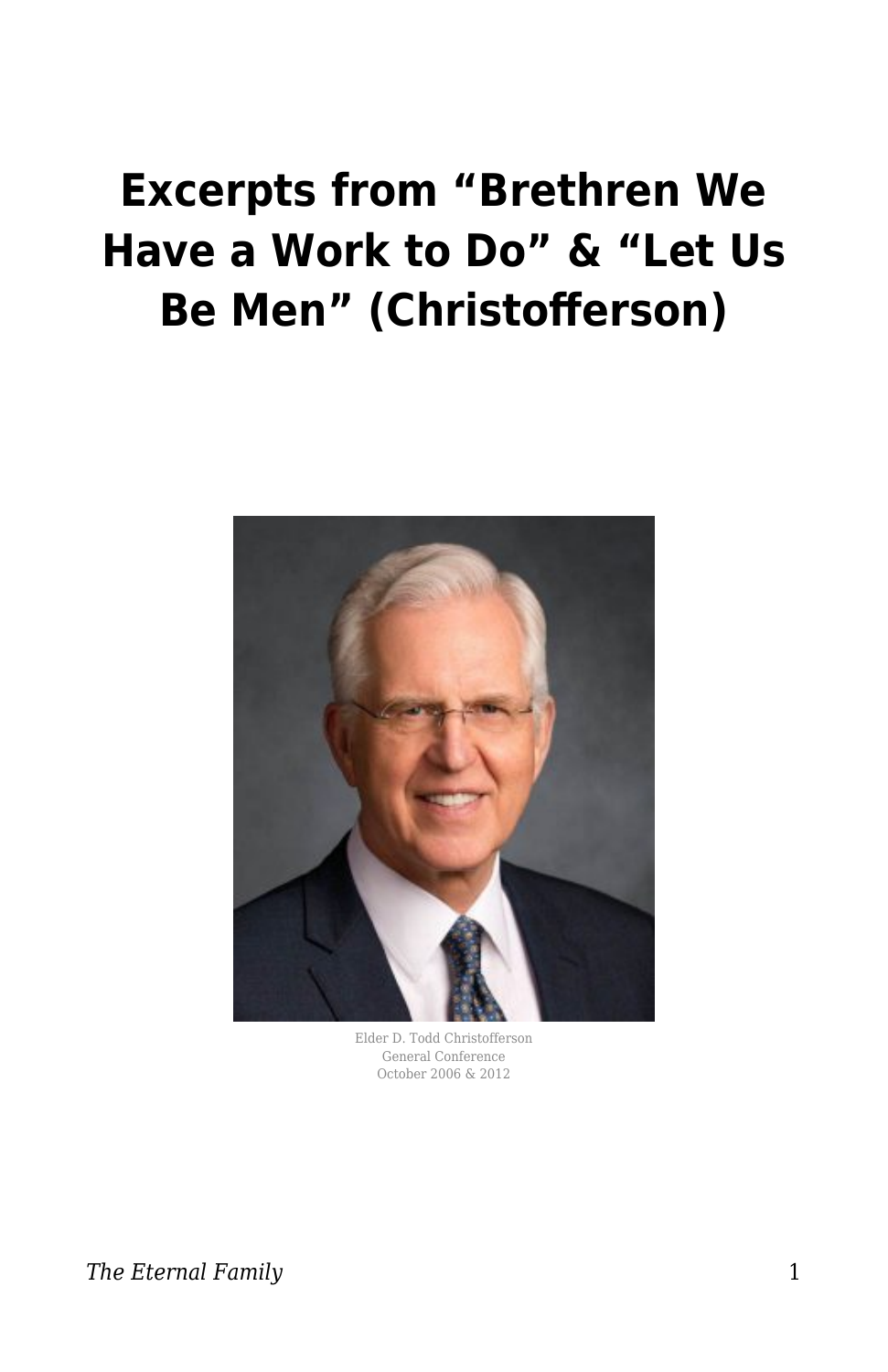## **Excerpts from "Brethren We Have a Work to Do"**

- 1. Brethren, much has been said and written in recent years about the challenges of men and boys. A sampling of book titles, for example, includes Why There Are No Good Men Left, The Demise of Guys, The End of Men, Why Boys Fail, and Manning Up. Interestingly, most of these seem to have been written by women. In any case, a common thread running through these analyses is that in many societies today men and boys get conflicting and demeaning signals about their roles and value in society.
- 2. The author of Manning Up characterized it this way: "It's been an almost universal rule of civilization that whereas girls became women simply by reaching physical maturity, boys had to pass a test. They needed to demonstrate courage, physical prowess, or mastery of the necessary skills. The goal was to prove their competence as protectors of women and children; this was always their primary social role. Today, however, with women moving ahead in an advanced economy, provider husbands and fathers are now optional, and the character qualities men had needed to play their role— fortitude, stoicism, courage, fidelity—are obsolete and even a little embarrassing."<sup>1</sup>
- 3. In their zeal to promote opportunity for women, something we applaud, there are those who denigrate men and their contributions. They seem to think of life as a competition between male and female—that one must dominate the other, and now it's the women's turn. Some argue that a career is everything and marriage and children should be entirely optional—therefore, why do we need men? $^2$  In too many Hollywood films, TV and cable shows, and even commercials, men are portrayed as incompetent, immature, or self-absorbed. This cultural emasculation of males is having a damaging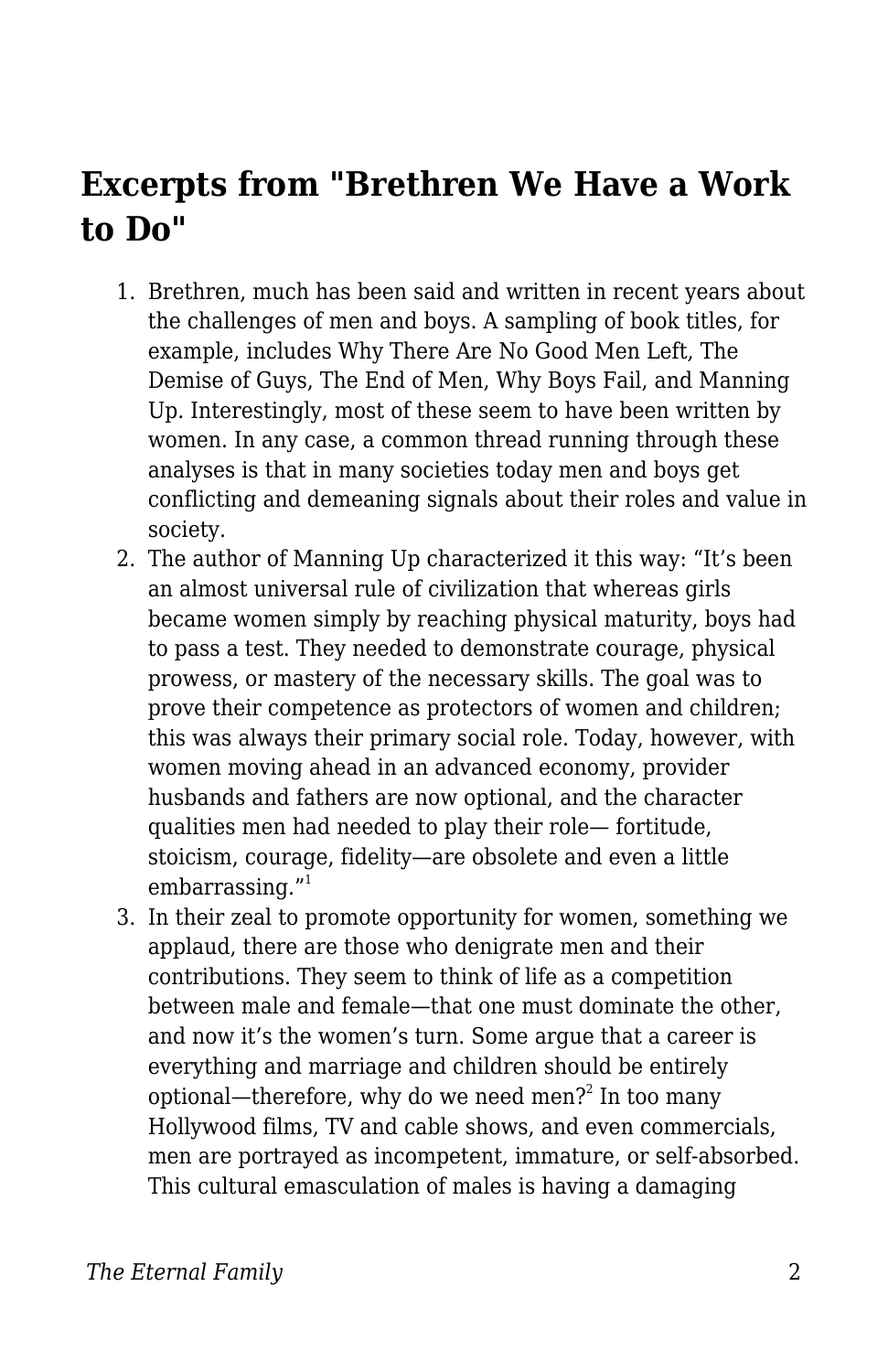effect. …

- 4. Some men and young men have taken the negative signals as an excuse to avoid responsibility and never really grow up. In an observation that is too often accurate, one university professor remarked, "The men come into class with their backward baseball caps and [their lame] the 'word processor ate my homework' excuses. Meanwhile, the women are checking their day planners and asking for recommendations for law school."<sup>3</sup> One female movie reviewer expressed the rather cynical view that "what we can count on men for, if we're lucky and we choose to have a partner, is to be just that—a partner. Someone who stands in his own space even as he respects our standing in our own."<sup>4</sup>
- 5. Brethren, it cannot be this way with us. As men of the priesthood, we have an essential role to play in society, at home, and in the Church. But we must be men that women can trust, that children can trust, and that God can trust. In the Church and kingdom of God in these latter days, we cannot afford to have boys and men who are drifting. We cannot afford young men who lack self-discipline and live only to be entertained. We cannot afford young adult men who are going nowhere in life, who are not serious about forming families and making a real contribution in this world. We cannot afford husbands and fathers who fail to provide spiritual leadership in the home. We cannot afford to have those who exercise the Holy Priesthood, after the Order of the Son of God, waste their strength in pornography or spend their lives in cyberspace (ironically being of the world while not being in the world).
- 6. Brethren, we have work to do.
- 7. Young men, you need to do well in school and then continue your education beyond high school. Some of you will want to pursue university studies and careers in business, agriculture, government, or other professions. Some will excel in the arts, music, or teaching. Others will choose a military career or learn a trade. Over the years, I have had a number of craftsmen work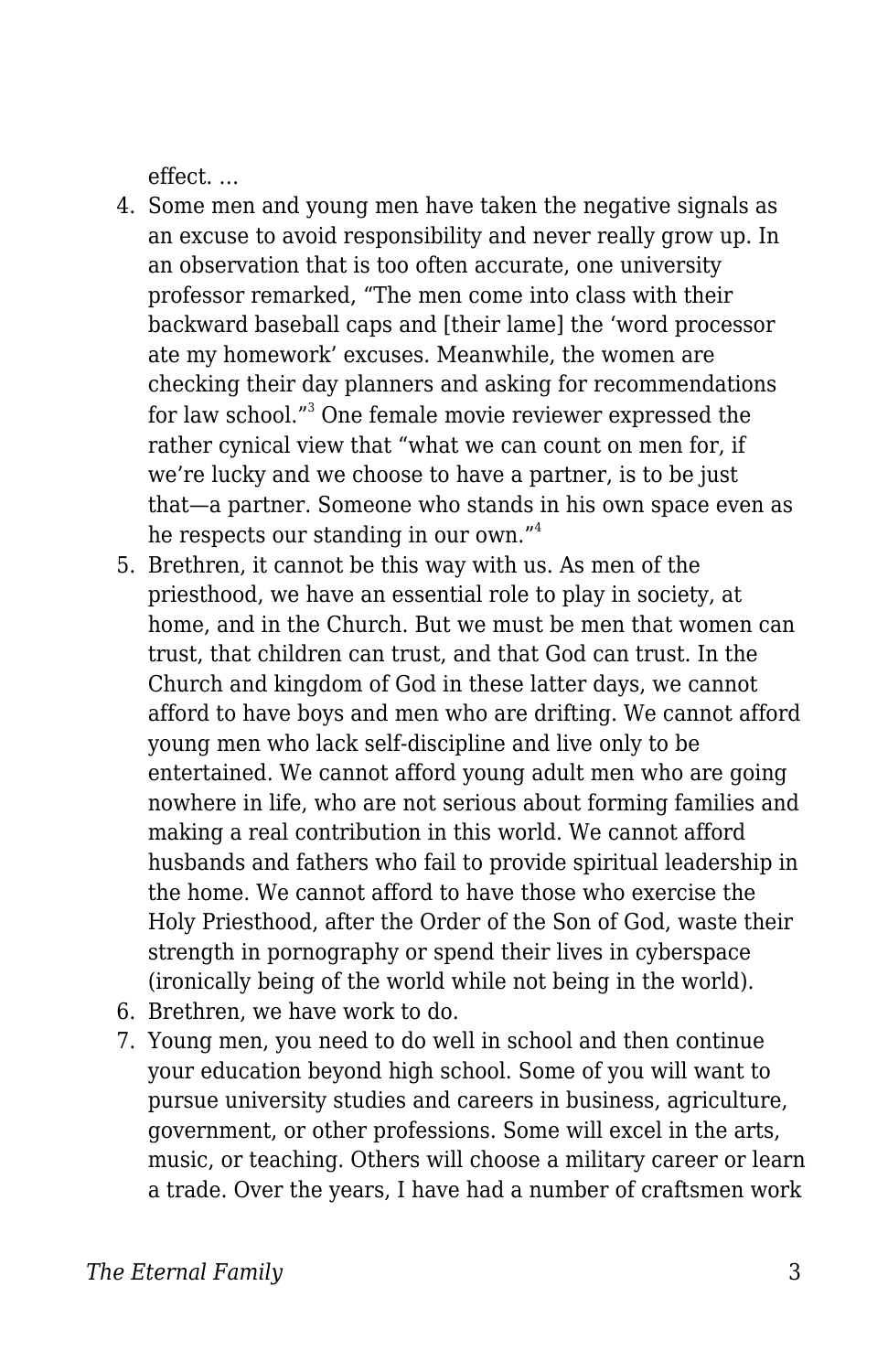on projects and repairs at my home, and I have admired the hard work and skill of these men. In whatever you choose, it is essential that you become proficient so that you can support a family and make a contribution for good in your community and your country. …

- 8. You adult men—fathers, single adults, leaders, home teachers—be worthy models and help the rising generation of boys become men. Teach them social and other skills: how to participate in a conversation, how to get acquainted and interact with others, how to relate to women and girls, how to serve, how to be active and enjoy recreation, how to pursue hobbies without becoming addicted, how to correct mistakes and make better choices.
- 9. And so to all who are listening, wherever this message may reach you, I say as Jehovah said to Joshua, "Be strong and of a good courage" (Joshua 1:6). Take heart and prepare the best you can, whatever your circumstances. Prepare to be a good husband and father; prepare to be a good and productive citizen; prepare to serve the Lord, whose priesthood you hold. Wherever you are, your Heavenly Father is mindful of you. You are not alone, and you have the priesthood and the gift of the Holy Ghost. …
- 10. Of course, as has been repeated by prophets over the years, "The most important of the Lord's work you will ever do will be within the walls of your own homes."<sup>5</sup> We have much to do to strengthen marriage in societies that increasingly trivialize its importance and purpose. We have much to do to teach our children "to pray, and to walk uprightly before the Lord" (D&C 68:28). Our task is nothing less than to help our children experience the mighty change of heart or conversion to the Lord spoken of so eloquently in the Book of Mormon (see Mosiah 5:1–12; Alma 26). Together with the Relief Society, priesthood quorums can build up parents and marriages, and quorums can provide the blessings of the priesthood to singleparent families.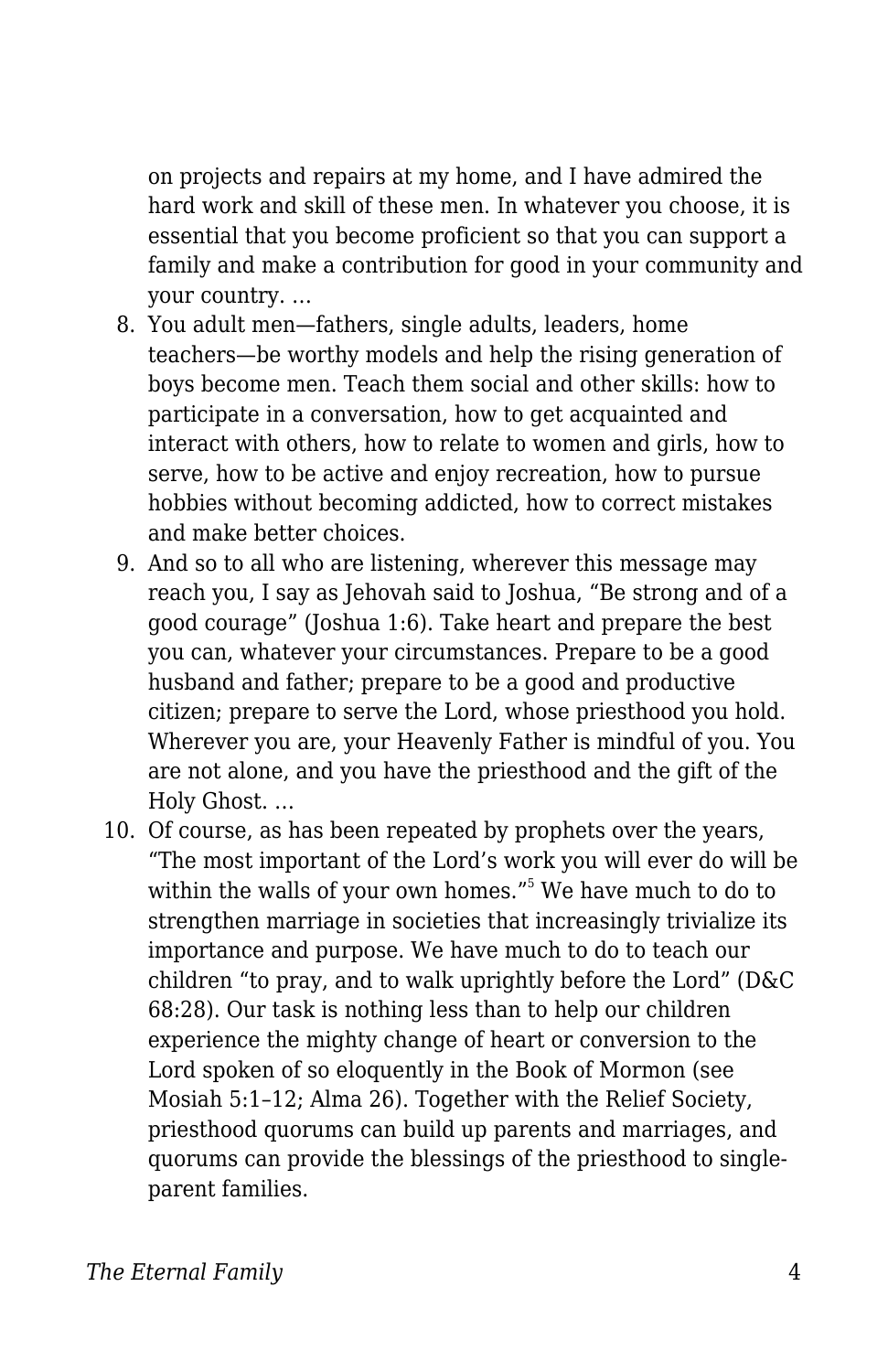- 11. Yes, brethren, we have work to do. Thank you for the sacrifices you make and the good you do. Keep going, and the Lord will help you. At times you may not know quite what to do or what to say—just move forward. Begin to act, and the Lord assures that "an effectual door shall be opened for [you]" (D&C 118:3). Begin to speak, and He promises, "You shall not be confounded before men; for it shall be given you in the very hour, yea, in the very moment, what ye shall say" (D&C 100:5–6). It is true that we are in many ways ordinary and imperfect, but we have a perfect Master who wrought a perfect Atonement, and we have call upon His grace and His priesthood. As we repent and purge our souls, we are promised that we will be taught and endowed with power from on high (see D&C 43:16).
- 12. The Church and the world and women are crying for men, men who are developing their capacity and talents, who are willing to work and make sacrifices, who will help others achieve happiness and salvation. They are crying, "Rise up, O men of God!"<sup>6</sup> God help us to do it. In the name of Jesus Christ, amen.

#### **Notes**

- 1. Kay S. Hymowitz, Manning Up: How the Rise of Women Has Turned Men into Boys (2011), 16.
- 2. "When you ask young people today what will make them adults, almost no one mentions marriage. They are far more likely to see issues around work—completing education, financial independence, a full-time job—as the signs that they have arrived. Work, career, independence: these are the primary sources of identity today" (Hymowitz, Manning Up, 45). The pressure on women to adopt this anti-marriage ethic is especially intense. A Times of London contributor wrote: "No one, not my family or my teachers, ever said, 'Oh yes, and by the way you might want to be a wife and mother too.' They were so determined we would follow a new, egalitarian, modern path that the historic ambitions of generations of women—to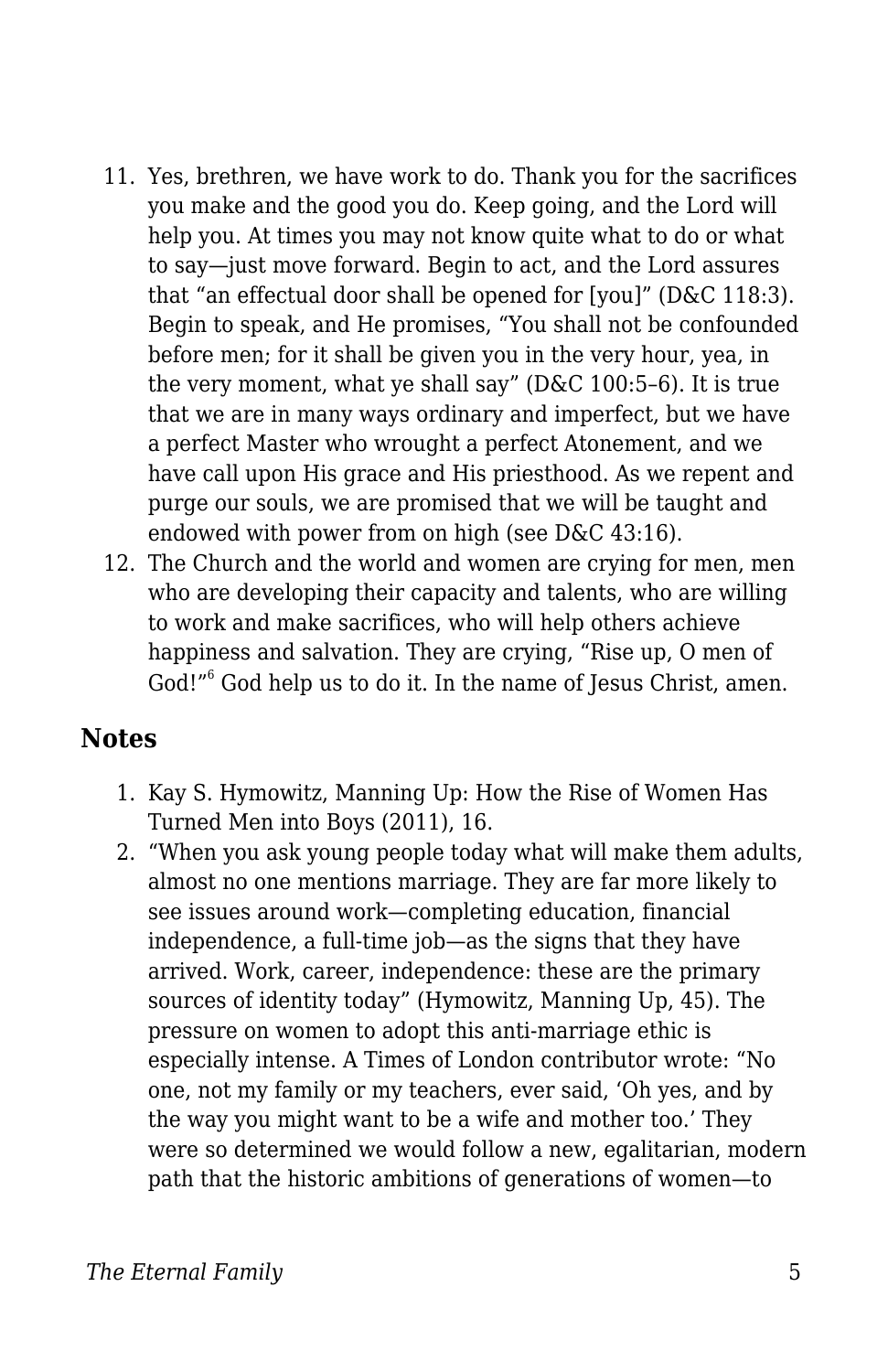get married and raise a family—were intentionally airbrushed from their vision of our future" (Eleanor Mills, "Learning to Be Left on the Shelf," Sunday Times, Apr. 18, 2010, www.thetimes.co.uk; in Hymowitz, Manning Up, 72). Another writer in her 40s quoted some responses to an article she wrote about her regrets over not marrying: "I am totally appalled by your need for a man," "Get some self-esteem!" "You have taken codependency to a whole new low," and "If my daughter grows up to want a man half as much as you do, I will know that I've done something wrong in raising her" (Lori Gottlieb, Marry Him: The Case for Settling for Mr. Good Enough [2010], 55).The good news is that most people, including educated young adults, aren't buying the anti-marriage, antifamily message. "According to a study by a University of Pennsylvania economist, in the United States in 2008, 86 percent of collegeeducated white women were married by age 40, compared with 88 percent of those with less than a four-year degree. The numbers for white, college-educated men are similar: 84 percent of them were married by 40 in 2008. The conventional wisdom, not borne out by research, by the way, may have it that marriage is a raw deal for women. But college-educated white women don't seem to believe it. They are the most likely of any group to think that 'married people are generally happier than unmarried people.' ... The large majority-70 percent—of first-year college students think raising a family is 'essential' or 'very important' to their futures" (Hymowitz, Manning Up, 173–74).

- 3. Barbara Dafoe Whitehead, Why There Are No Good Men Left: The Romantic Plight of the New Single Woman (2003), 67.
- 4. Amanda Dickson, "'Hunger Games' Main Character a Heroine for Our Day," Deseret News, Apr. 2, 2012, www.deseretnews.com.
- 5. Teachings of Presidents of the Church: Harold B. Lee (2000), 134.
- 6. "Rise Up, O Men of God," Hymns, no. 323.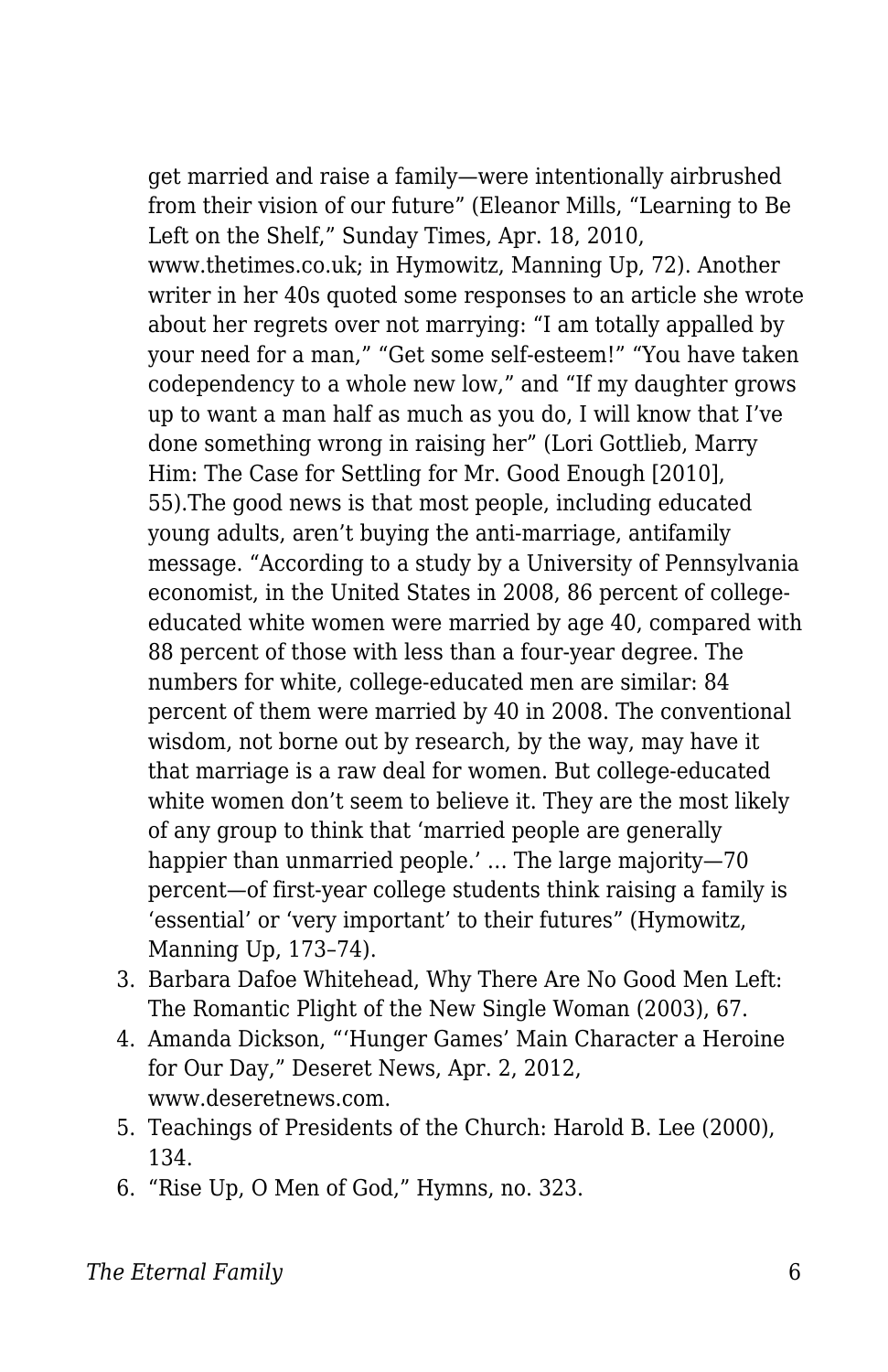#### [https://books.byui.edu/-LhTj](https://www.churchofjesuschrist.org/study/general-conference/2012/10/brethren-we-have-work-to-do?lang=eng)

### **Excerpts from "Let Us Be Men"**

- 1. Years ago, when my brothers and I were boys, our mother had radical cancer surgery. She came very close to death. Much of the tissue in her neck and shoulder had to be removed, and for a long time it was very painful for her to use her right arm.
- 2. One morning about a year after the surgery, my father took Mother to an appliance store and asked the manager to show her how to use a machine he had for ironing clothes. The machine was called an Ironrite. It was operated from a chair by pressing pedals with one's knees to lower a padded roller against a heated metal surface and turn the roller, feeding in shirts, pants, dresses, and other articles. You can see that this would make ironing (of which there was a great deal in our family of five boys) much easier, especially for a woman with limited use of her arm. Mother was shocked when Dad told the manager they would buy the machine and then paid cash for it. Despite my father's good income as a veterinarian, Mother's surgery and medications had left them in a difficult financial situation.
- 3. On the way home, my mother was upset: "How can we afford it? Where did the money come from? How will we get along now?" Finally Dad told her that he had gone without lunches for nearly a year to save enough money. "Now when you iron," he said, "you won't have to stop and go into the bedroom and cry until the pain in your arm stops." She didn't know he knew about that. I was not aware of my father's sacrifice and act of love for my mother at the time, but now that I know, I say to myself, "There is a man."
- 4. The prophet Lehi pled with his rebellious sons, saying, "Arise from the dust, my sons, and be men" (2 Nephi 1:21; emphasis added). By age, Laman and Lemuel were men, but in terms of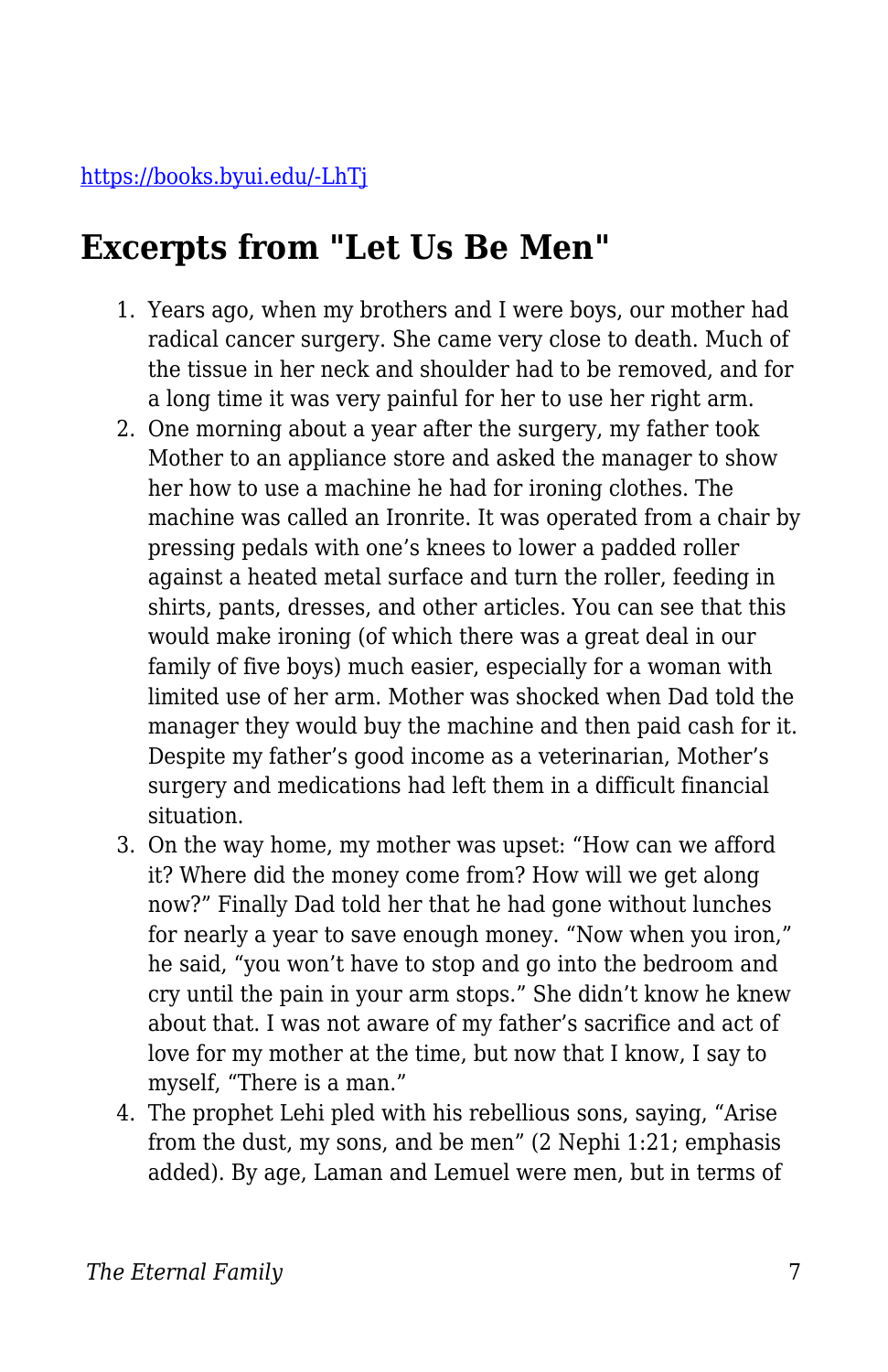character and spiritual maturity they were still as children. They murmured and complained if asked to do anything hard. They didn't accept anyone's authority to correct them. They didn't value spiritual things. They easily resorted to violence, and they were good at playing the victim.

- 5. We see some of the same attitudes today. Some act as if a man's highest goal should be his own pleasure. Permissive social mores have "let men off the hook" as it were, so that many think it acceptable to father children out of wedlock and to cohabit rather than marry. $^{\rm 1}$  Dodging commitments is considered smart, but sacrificing for the good of others, naïve. For some, a life of work and achievement is optional. …
- 6. We who hold the priesthood of God cannot afford to drift. We have work to do (see Moroni 9:6). We must arise from the dust of self-indulgence and be men! It is a wonderful aspiration for a boy to become a man— strong and capable; someone who can build and create things, run things; someone who makes a difference in the world. It is a wonderful aspiration for those of us who are older to make the vision of true manhood a reality in our lives and be models for those who look to us for an example.
- 7. In large measure, true manhood is defined in our relationship to women. The First Presidency and Quorum of the Twelve Apostles have given us the ideal to pursue in these words:
- 8. "The family is ordained of God. Marriage between man and woman is essential to His eternal plan. Children are entitled to birth within the bonds of matrimony, and to be reared by a father and a mother who honor marital vows with complete fidelity. … By divine design, fathers are to preside over their families in love and righteousness and are responsible to provide the necessities of life and protection for their families." 2
- 9. … President Gordon B. Hinckley, speaking in this meeting in April 1998, gave specific counsel for young men:
- 10. "The girl you marry will take a terrible chance on you. … [You]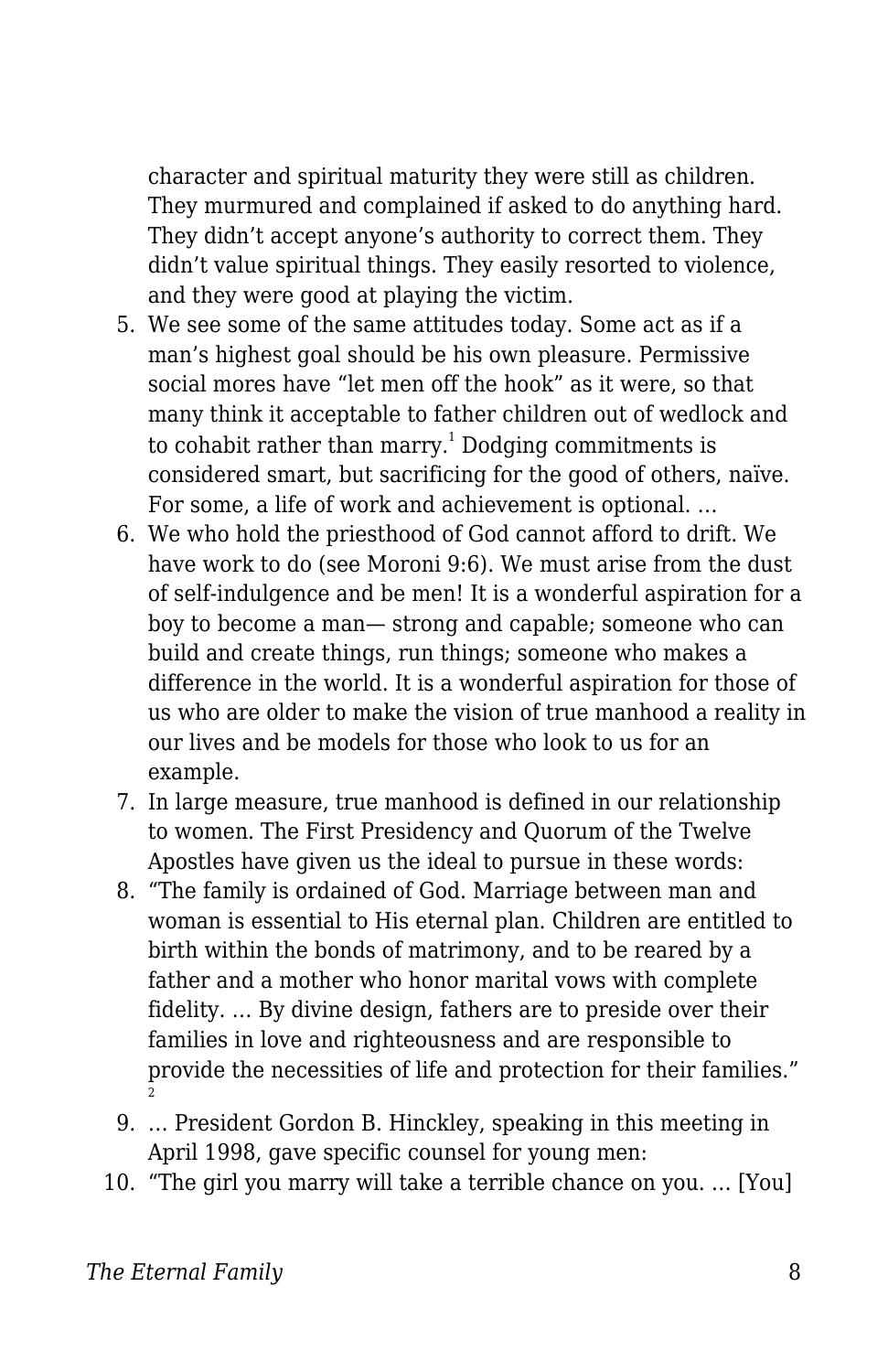will largely determine the remainder of her life. …

- 11. "Work for an education. Get all the training that you can. The world will largely pay you what it thinks you are worth. Paul did not mince words when he wrote to Timothy, 'But if any provide not for his own, and specially for those of his own house, he hath denied the faith, and is worse than an infidel' (1 Tim. 5:8)."  $3$
- 12. Integrity is fundamental to being men. Integrity means being truthful, but it also means accepting responsibility and honoring commitments and covenants. President N. Eldon Tanner, a former counselor in the First Presidency and a man of integrity, told of someone who sought his advice:
- 13. "A young man came to me not long ago and said, 'I made an agreement with a man that requires me to make certain payments each year. I am in arrears, and I can't make those payments, for if I do, it is going to cause me to lose my home. What shall I do?'
- 14. "I looked at him and said, 'Keep your agreement.'
- 15. "'Even if it costs me my home?'
- 16. "I said, 'I am not talking about your home. I am talking about your agreement; and I think your wife would rather have a husband who would keep his word, meet his obligations, … and have to rent a home than to have a home with a husband who will not keep his covenants and his pledges.'" <sup>4</sup>
- 17. Good men sometimes make mistakes. A man of integrity will honestly face and correct his mistakes, and that is an example we can respect. Sometimes men try but fail. Not all worthy objectives are realized despite one's honest and best efforts. True manhood is not always measured by the fruits of one's labors but by the labors themselves—by one's striving.<sup>5</sup>
- 18. Though he will make some sacrifices and deny himself some pleasures in the course of honoring his commitments, the true man leads a rewarding life. He gives much, but he receives more, and he lives content in the approval of his Heavenly Father. The life of true manhood is the good life.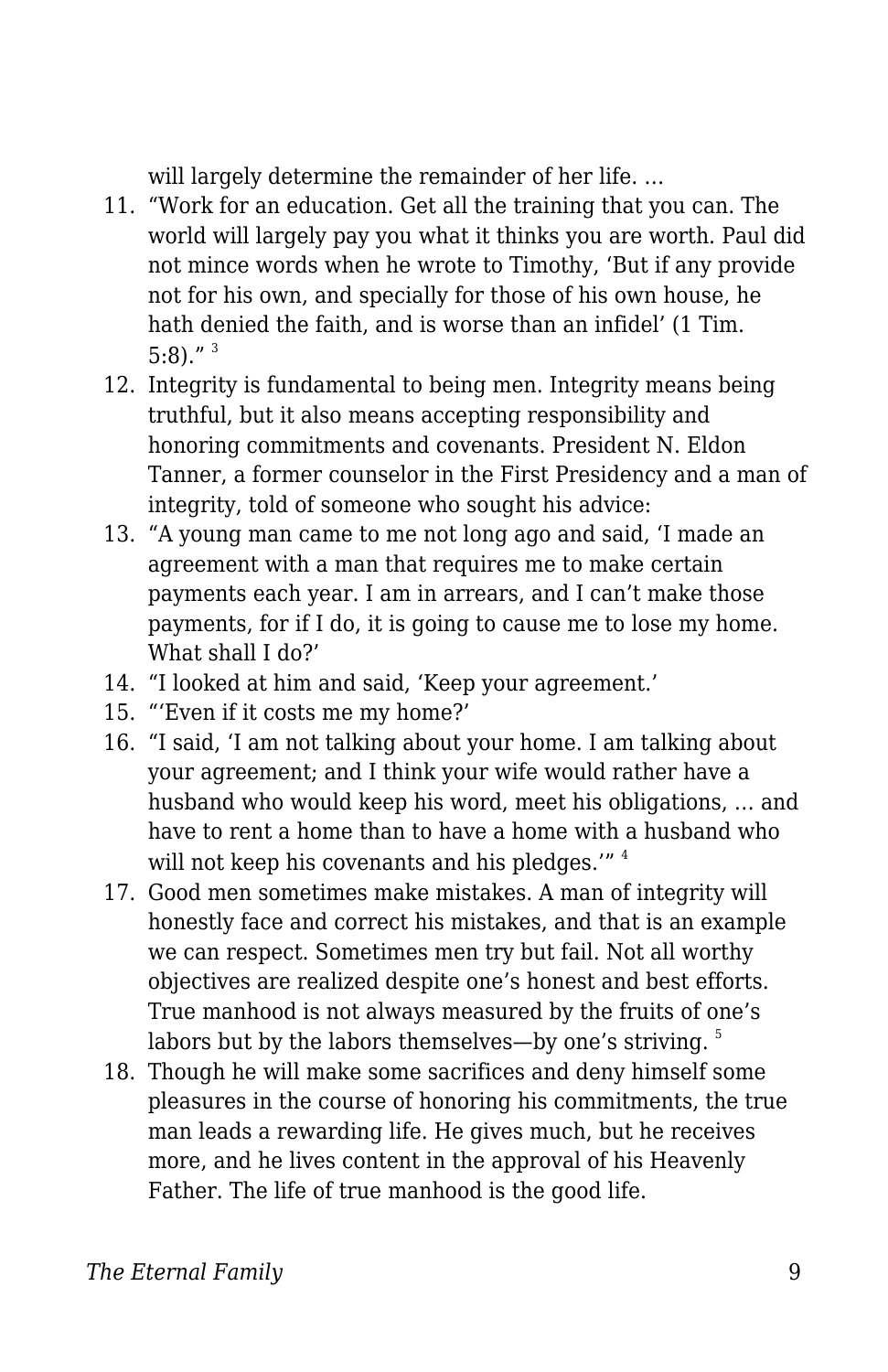- 19. Most importantly, when we consider the admonition to be men, we must think of Jesus Christ. When Pilate brought Jesus forth wearing a crown of thorns, he declared, "Behold the man!" (see John 19:4–5). Pilate may not have fully understood the significance of his own words, but the Lord indeed stood before the people then as He stands today—the highest ideal of manhood. Behold the man!
- 20. The Lord asked His disciples what manner of men they should be and then answered, "Verily I say unto you, even as I am" (3 Nephi 27:27; see also 3 Nephi 18:24). That is our ultimate quest. What did He do that we can emulate as men?
- 21. Jesus rejected temptation. When confronted by the great tempter himself, Jesus "[yielded] not to the temptation" (Mosiah 15:5). He countered with scripture: "Man shall not live by bread alone, but by every word that proceedeth out of the mouth of God" (Matthew 4:4). Gospel commandments and standards are our protection also, and like the Savior, we may draw strength from the scriptures to resist temptation.
- 22. The Savior was obedient. He forsook completely the "natural man" (Mosiah 3:19) and yielded His will to the Father (see Mosiah 15:7). He was baptized to show "that, according to the flesh he humbleth himself before the Father, and witnesseth unto the Father that he would be obedient unto him in keeping his commandments" (2 Nephi 31:7).
- 23. Jesus "went about doing good" (Acts 10:38). He employed the divine powers of the holy priesthood to bless those in need, "such as healing the sick, raising the dead, causing the lame to walk, the blind to receive their sight, and the deaf to hear, and curing all manner of diseases" (Mosiah 3:5). Jesus told His Apostles: "Whosoever of you will be the chiefest, shall be servant of all. For even the Son of man came not to be ministered unto, but to minister, and to give his life a ransom for many" (Mark 10:44–45). As His fellow servants, we may become great in His kingdom through love and service.
- 24. The Savior was fearless in opposing evil and error. "Jesus went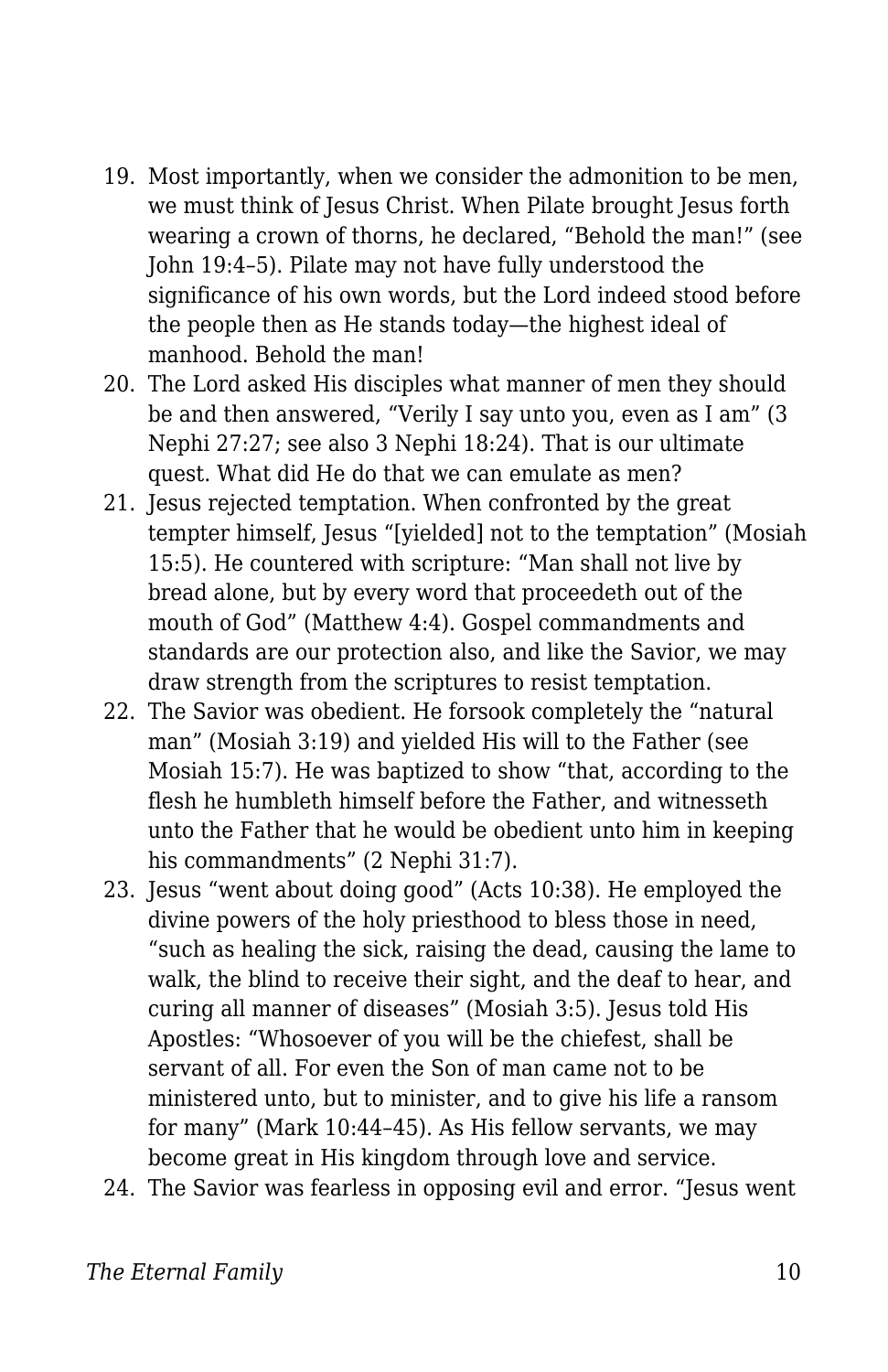into the temple of God, and cast out all them that sold and bought in the temple … and said unto them, It is written, My house shall be called the house of prayer; but ye have made it a den of thieves" (Matthew 21:12– 13). He called upon all to repent (see Matthew 4:17) and be forgiven (see John 8:11; Alma 5:33). So might we stand firm in defending sacred things and in raising the warning voice.

- 25. He gave His life to redeem mankind. Surely we can accept responsibility for those He entrusts to our care.
- 26. Brethren, let us be men, even as He is. (D&C 117:13, 15; emphasis added).

#### **Notes**

- 1. See, for example, James E. Faust, "Challenges Facing the Family," Worldwide Leadership Training Meeting, Jan. 10, 2004, 1–2; Eduardo Porter and Michelle O'Donnell, "Middle-Aged, No Degree, No Wife," New York Times, published in Atlanta Journal-Constitution, Aug. 6, 2006, p. A7; Peg Tyre, "The Trouble with Boys," Newsweek, Jan. 30, 2006, 44–51.
- 2. "The Family: A Proclamation to the World," Liahona, Oct. 2004, 49; Ensign, Nov. 1995, 102.
- 3. "Living Worthy of the Girl You Will Someday Marry," Ensign, May 1998, 49–50.
- 4. In Conference Report, Oct. 1966, 99; or Improvement Era, Dec. 1966, 1137.
- 5. In the late 1830s, after the Saints had abandoned Kirtland, the Lord called a man named Oliver Granger to go back and try to settle some unfinished matters for the First Presidency. In a revelation to the Prophet Joseph Smith, the Lord said: "Therefore, let [Oliver Granger] contend earnestly for the redemption of the First Presidency of my Church, saith the Lord; and when he falls he shall rise again, for his sacrifice shall be more sacred unto me than his increase, saith the Lord. … Therefore let no man despise my servant Oliver Granger, but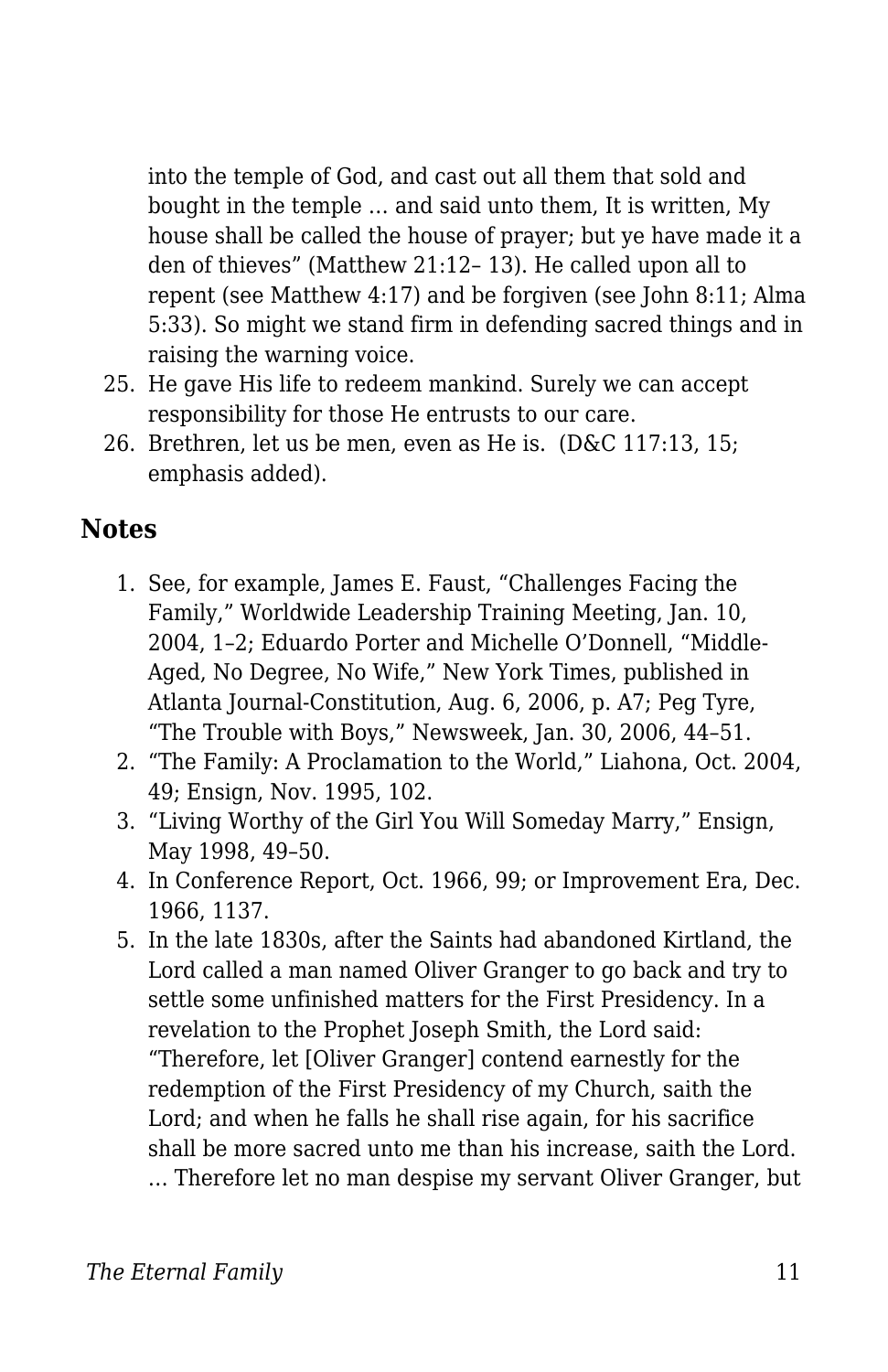let the blessings of my people be on him forever and ever. [https://books.byui.edu/-yEmf](https://www.churchofjesuschrist.org/study/general-conference/2006/10/let-us-be-men?lang=eng)